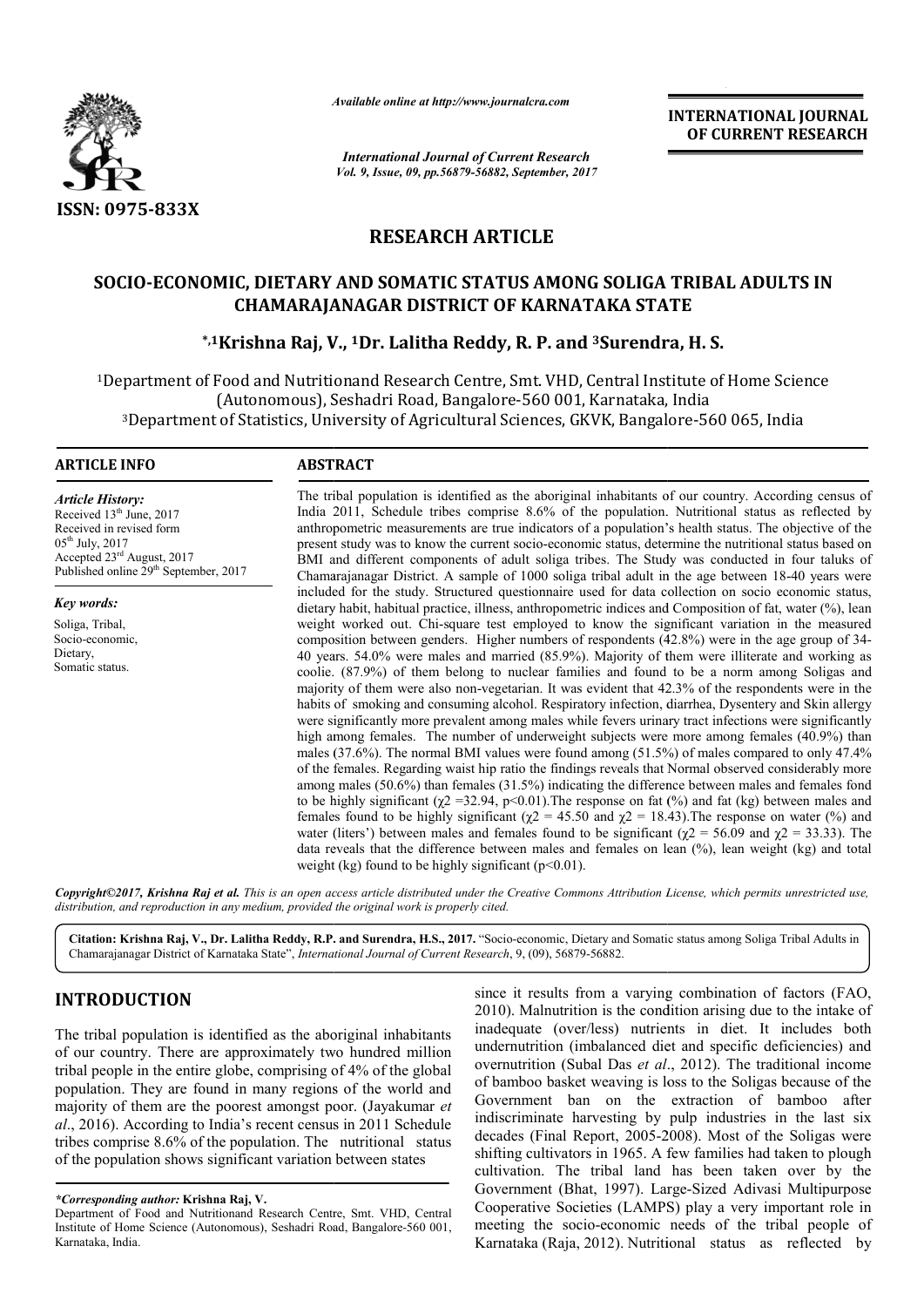anthropometric measurements are true indicators of a population's health status. Anthropometric appraisal has always been an essential feature of nutritional evaluation for determining mal-nutrition, overweight, obese, muscular mass loss (Satwanti Kapoor *et al*., 2012). It has been observed that various tribal populations have chronic energy deficiency (CED) based on their body mass index (BMI) values. There is urgent need to evaluate the nutritional status of various tribes of India. In view of this, the objective of the present study was to report anthropometric characteristics and determine the nutritional status, based on BMI and different components of adult soliga tribes.The aims of the study are to know the current socio-economic, dietary, and somatic status of soliga trible adults in Chamarajangar district.

### **MATERIALS AND METHODS**

The Study was undertaken in Chamarajanagar District of Karnataka state. From the above locale district four taluks namely Chamarajanagar, Yalandur, Kollegala and Gundalpet were selected for the study area. A total sample of 1000 soliga tribal adult men and women belonging to the age group of 18- 40 years were included for the research study. The sampling criteria evolved being simple random sampling in selection of sample respondents. Shobha Udipi and Deeksha Kapur (2008) shows that a questionnaire is a research instrument consisting of a series of questions and other prompts for the purpose of gathering information from respondents with the aim of obtaining relevant data on the topic research. This could be self-administered or could be administered by an interviewer.

Structured questionnaire was the tool used data collection. The collection of data regarding socio economic status viz., age, gender, marital status, education, occupation and type of family. Dietary habit comprising of number of meals, skipping of meals and consumption of non-vegetarian.Further, habitual practice, illness, anthropometric indices and Composition of fat, water  $(\%)$ , lean weight worked out for the selected respondents. Primary information was gathered by selected respondents by personal interview method by the investigator.

The data was analyzed under both descriptive and inferential statistics. The obtained information on socio economic status further classified into number, frequency, mean and standard deviation. Chi-square test employed to know the significant variation in the measured composition between male and females.

**Table 1. Classification of Respondents by Age group, Gender and Marital status**

|                   |           |        | $N = 1000$  |
|-------------------|-----------|--------|-------------|
| Characteristics   |           |        | Respondents |
|                   | Category  | Number | Percent     |
| Age group (years) | 18-25     | 322    | 32.2        |
|                   | 26-33     | 250    | 25.0        |
|                   | 34-40     | 428    | 42.8        |
| Gender            | Male      | 540    | 54.0        |
|                   | Female    | 460    | 46.0        |
| Marital status    | Married   | 859    | 85.9        |
|                   | Unmarried | 141    | 14.1        |
| Total             |           | 1000   | 100.0       |

Table-1 depicts the classification of respondents by age, gender and marital status. The result indicate that higher percent (42.8%) of respondents belongs to 34-40years of age as compared to 32.2 percent belongs to 18-25 years and remaining 25.0 percent noticed in 26-33 years of age. Regarding gender majority of the respondents (54.0%) were found to be males as compared to 46.0 percent belongs to females. Marital status reveals that majority (85.9%) of respondents found to be married as compared to 14.1 percent were unmarried.

**Table 2. Classification of Respondents by Education, Occupation, Type of work and Type of family**

|                     |                  |             | $N = 1000$ |  |  |
|---------------------|------------------|-------------|------------|--|--|
| Characteristics     |                  | Respondents |            |  |  |
|                     | Category         | Number      | Percent    |  |  |
| Educational level   | Illiterate       | 832         | 83.2       |  |  |
|                     | Upper primary    | 124         | 12.4       |  |  |
|                     | Higher secondary | 44          | 4.4        |  |  |
| Occupational status | Coolie           | 878         | 87.8       |  |  |
|                     | Others           | 122.        | 12.2       |  |  |
| Type of work        | Sedentary        | 517         | 51.7       |  |  |
|                     | Moderate         | 483         | 48.3       |  |  |
| Type of family      | Nuclear          | 879         | 87.9       |  |  |
|                     | Joint            | 121         | 12.1       |  |  |
| Total               |                  | 1000        | 100.0      |  |  |

Table - 2 indicate the respondents by educational level, occupational status and type of work. The findings reveals that majority (83.2%) of respondents were noticed with illiterate followed by 12.4 percent were up to primary education (12.4%) and higher secondary (4.4%). Regarding occupation higher respondents (87.8%) engaged as coolie and meager involved in other occupation (12.2 %). Type of work reveals that majority (51.7%) of the respondents noticed as sedentary workers as compared to 48.3 percent were engaged as moderate workers. Regarding type of family majority (87.9%) of the respondents emerged from nuclear family as compared to remaining 12.1 percent noticed from joint family.

**Table 3. Distribution of Respondents by Type of family, Size of family and Use of non-vegetarian**

N=1000

|                                 |             |             | $N=1000$ |  |  |
|---------------------------------|-------------|-------------|----------|--|--|
| Characteristics                 |             | Respondents |          |  |  |
|                                 | Category    | Number      | Percent  |  |  |
| Number of meals/day             | Two         | 687         | 68.7     |  |  |
|                                 | Three       | 313         | 31.3     |  |  |
| Skipping of meals               | Yes         | 697         | 69.7     |  |  |
|                                 | No          | 303         | 30.3     |  |  |
| Frequency use of non-vegetarian | Weekly      | 539         | 53.9     |  |  |
|                                 | Fortnightly | 390         | 39.0     |  |  |
|                                 | Monthly     | 91          | 9.1      |  |  |
| Total                           |             | 1000        | 100.0    |  |  |

**Table 4. Response on Habitual practice of Family members**

|                |          |             |         |        | $N = 1000$ |  |  |
|----------------|----------|-------------|---------|--------|------------|--|--|
|                |          | Respondents |         |        |            |  |  |
| No.            | Practice | Yes         |         | No     |            |  |  |
|                |          | Number      | Percent | Number | Percent    |  |  |
|                | Tobacco  | 82          | 8.2     | 918    | 91.8       |  |  |
| $\mathfrak{D}$ | Smoking  | 423         | 42.3    | 577    | 57 7       |  |  |
|                | Alcohol  |             |         | 593    | 59 3       |  |  |

Table – 3 reveals the Distribution of Respondents by type of family, size of family and use of non-vegetarian. It is clear from the table that higher respondents (68.7%) consume two meals per day as compared to 31.3 percent consume three meals a day. With respect to skipping of meals majority of respondents (69.7%) do skip meals as compared to 30.3 percent do not skip meals. It is interesting to note that all the respondents do consume non-vegetarian food.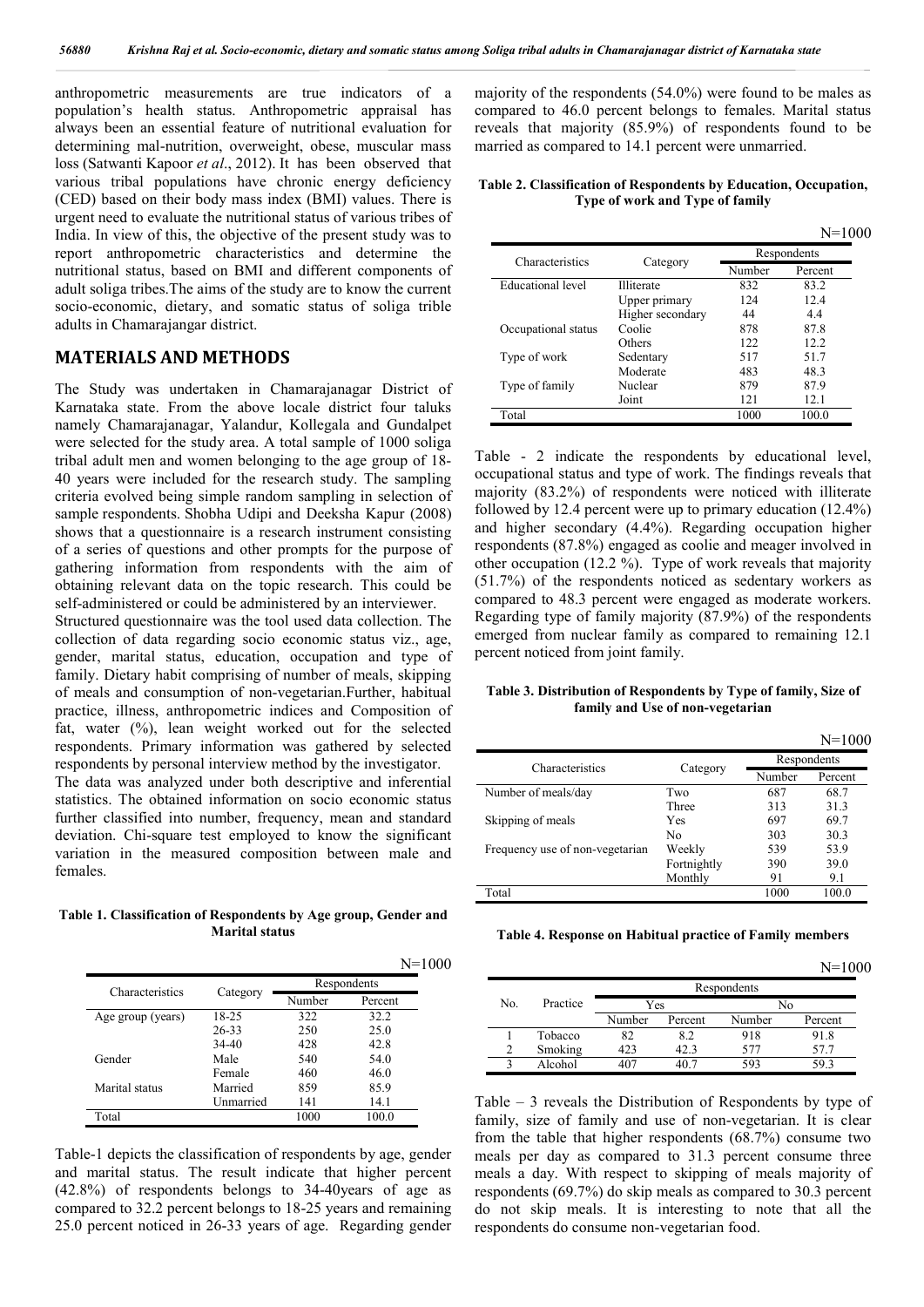| No.      | Illness               | Males $(n=540)$ |      | Female $(n=460)$ |               |          | Combined $(n=1000)$ | $\chi$ 2 Test |
|----------|-----------------------|-----------------|------|------------------|---------------|----------|---------------------|---------------|
|          |                       | N               | $\%$ | N                | $\frac{0}{0}$ | N        | $\frac{0}{0}$       |               |
|          | Fever                 | 461             | 85.4 | 455              | 98.9          | 916      | 91.6                | $59.21**$     |
|          | Respiratory infection | 45              | 8.3  |                  | 0.7           | 48       | 4.8                 | $32.07**$     |
|          | Diarrhea              | 137             | 43.9 | 108              | 23.5          | 345      | 34.5                | 45.79**       |
| 4        | Dysentery             | 18              | 33.3 | 75               | 16.3          | 93       | 9.3                 | 49.55**       |
|          | Urinary infection     | 150             | 27.8 | 237              | 51.5          | 387      | 38.7                | $59.03**$     |
| $\sigma$ | Cough                 | 505             | 93.5 | 457              | 99.3          | 962      | 96.2                | $23.09**$     |
|          | Skin allergy          | $\mathbf Q$     |      | $\Omega$         | 0.0           | $\Omega$ | 0.9                 | $7.74**$      |

#### **Table 5. Gender wise History of Medical illness**

\*\* Significant at 1% level,  $\gamma^2 (0.01, 1 \text{ d}f) = 6.63$ 

#### **Table 6. Body mass index and Waist hip ratio by Male and Female respondents**

|                             |              | Males                       |       | Females |               | Combined |               |                    |
|-----------------------------|--------------|-----------------------------|-------|---------|---------------|----------|---------------|--------------------|
| Aspects                     | Category     | N                           | $\%$  | N       | $\frac{0}{0}$ | N        | $\frac{0}{0}$ | $\gamma$ 2 Test    |
| Body mass index             | Under weight | 203                         | 37.6  | 188     | 40.9          | 391      | 39.1          | 1.67 <sup>NS</sup> |
|                             | Normal       | 278                         | 51.5  | 218     | 47.4          | 496      | 49.6          |                    |
|                             | Over weight  | 59                          | 10.9  | 54      | 11.7          | 113      | 11.3          |                    |
| Waist hip ratio             | Normal       | 267                         | 49.4  | 145     | 31.5          | 412      | 41.2          | 32.94**            |
|                             | Over weight  | 273                         | 50.6  | 315     | 68.5          | 588      | 58.8          |                    |
| Total                       |              | 540                         | 100.0 | 460     | 100.0         | 1000     | 100.0         |                    |
| ** Significant at 1% level, |              | $\chi$ 2 (0.01,2df) = 9.210 |       |         |               |          |               |                    |

| Table 7. Comparison of Fat and Water component among Male and Female respondents |  |  |  |
|----------------------------------------------------------------------------------|--|--|--|
|                                                                                  |  |  |  |

|               |          | Males $(n=540)$ |      |     | Females $(n=460)$ |     | Combined $(n=1000)$ |                 |
|---------------|----------|-----------------|------|-----|-------------------|-----|---------------------|-----------------|
| Aspects       | Category | N               | $\%$ | N   | $\frac{0}{0}$     | N   | $\%$                | $\gamma$ 2 Test |
| Fat $(\%)$    | Low      | 52              | 9.6  | 25  | 5.4               | 77  | 7.7                 |                 |
|               | Normal   | 220             | 40.7 | 110 | 23.9              | 330 | 33.0                | $45.50**$       |
|               | High     | 268             | 49.6 | 325 | 70.7              | 593 | 59.3                |                 |
| Fat $(kg)$    | Low      | 97              | 18.0 | 79  | 17.1              | 176 | 17.6                |                 |
|               | Normal   | 237             | 43.9 | 147 | 32.0              | 384 | 38.4                | $18.43**$       |
|               | High     | 206             | 38.1 | 234 | 50.9              | 440 | 44.0                |                 |
| Water $(\% )$ | Low      | 8               | 1.5  | 29  | 6.3               | 37  | 3.7                 | 56.09**         |
|               | Normal   | 149             | 27.6 | 206 | 44.8              | 355 | 35.5                |                 |
|               | High     | 383             | 70.9 | 225 | 48.9              | 608 | 60.8                |                 |
| Water (lts)   | Low      | 12              | 2.2  | 29  | 6.3               | 41  | 4.1                 | $33.33**$       |
|               | Normal   | 143             | 26.5 | 180 | 39.1              | 223 | 22.3                |                 |
|               | High     | 385             | 71.3 | 251 | 54.6              | 636 | 63.6                |                 |

\*\* Significant at 1% level,  $\gamma$ 2 (0.01,2df) = 9.210

#### **Table 8. Comparison of Weight component among Male and Female respondents**

| Aspects           |          | Males $(n=540)$ |      | Females $(n=460)$ |      | Combined $(n=1000)$ |               |               |
|-------------------|----------|-----------------|------|-------------------|------|---------------------|---------------|---------------|
|                   | Category | N               | $\%$ | N                 | $\%$ | N                   | $\frac{0}{0}$ | $\chi$ 2 Test |
| Lean $(\% )$      | Low      | 273             | 50.6 | 329               | 71.5 | 602                 | 60.2          |               |
|                   | Normal   | 211             | 39.0 | 104               | 22.6 | 315                 | 31.5          | 45.58**       |
|                   | High     | 56              | 10.4 | 27                | 5.9  | 83                  | 8.3           |               |
| Lean weight (kg)  | Low      | 395             | 73.1 | 396               | 86.1 | 791                 | 79.1          |               |
|                   | Normal   | 145             | 26.9 | 64                | 13.9 | 209                 | 20.9          | $26.16**$     |
|                   | High     |                 | 0.0  | $\Omega$          | 0.0  | $\theta$            | 0.0           |               |
| Total weight (kg) | Low      | 346             | 64.1 | 279               | 60.7 | 625                 | 62.5          |               |
|                   | Normal   | 150             | 27.8 | 117               | 25.4 | 267                 | 26.7          | $8.62*$       |
|                   | High     | 44              | 8.1  | 64                | 13.9 | 108                 | 10.8          |               |

\*\* Significant at 1% level, \* Significant at 5% level,  $\chi$ 2 (0.05, 2df) = 9.210

However, 53.9 percent of respondents use non vegetarian food weekly once as against 39.0 percent use fortnightly and only 9.1 percent consume monthly once. Response on Habitual practice of Family members depicted in Table-4. It is evident from the result that 42.3 percent of the respondents possess the habit of smoking as compared to 40.7 percent with alcoholic habit. Further, very meager respondents (8.2%) noticed with the habit of tobacco consumption. Gender wise History of Medical illness among the study sample established in Table-5. The results indicate that the response on illness among males found higher compared to females on respiratory infection (8.3% and 0.7%), diarrhea (43.9% and 23.5%), Dysentery (33.3% and 16.3%) and Skin allergy (1.7% and 0.0%).

However, female respondents noticed higher than males with respect to fever (98.9% and 85.4%), Urinary infection (51.5% and 27.8%) and cough (99.35 and 93.5%). The difference in the incidence of illness among male and female found to be statistically significant ( $p$ <0.01). Table – 6 reveals the Body mass index and Waist hip ratio by Male and Female respondents. The results indicate that 40.9 percent of female respondents found under weight as compared to slightly less among males (37.6%). Normal BMI observed more among males (51.5%) than females (47.4%). The variation in the BMI classification between males and females fond to be nonsignificant ( $p>0.05$ ). Regarding waist hip ratio the findings reveals that Normal ratio observed considerably more among